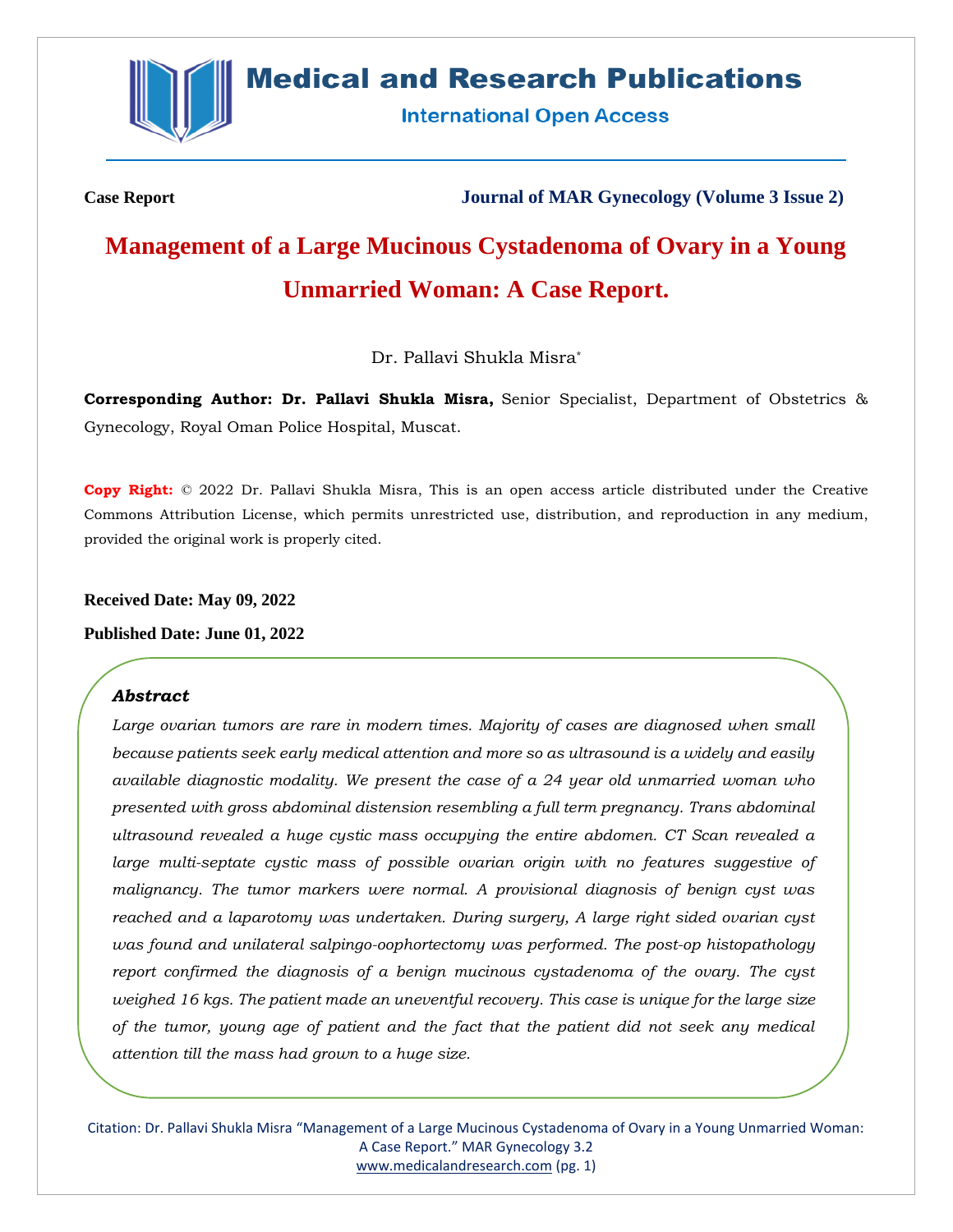#### **Introduction**

A 24-year-old unmarried woman presented with profound abdominal distension associated with mild abdominal pain. The distension gradually increased over two years. The patient had not sought any medical help prior to the visit to our hospital. She gave history of only mild abdominal pain on and off and no had other associated symptoms. She attained menarche at 15 years and had regular menses.

On examination, the abdomen was enlarged like a full term pregnancy. A huge mass was found arising from the pelvis and occupying the entire abdomen superiorly up to the xiphisternum and laterally to both flanks. The lower border of the mass could not be reached. The mass was smooth, regular, cystic, non-tender and non-ballotable with fluid thrill.

Trans abdominal ultrasound revealed a huge cystic mass with thin internal septations occupying the entire abdomen. Uterus & both ovaries could not be visualized.

CT abdomen revealed a multi septate cystic lesion measuring 37.6 x 31.0 x 36.3 cms in size. The lesion appeared to be extending from epigastrium to pelvic region causing displacement of contrast filled stomach superiorly and bowel loops laterally and inferiorly. There was no evidence of intra-tumor hemorrhage, calcification or thickening of adjacent wall. There was no ascites, fluid in the pelvis and no abdominal or pelvic lymphadenopathy. Uterus was normal. Both lungs were normal. Differential Diagnosis-Large Ovarian Cyst / Mesentric Cyst.

#### **Investigations**

All pre-operative blood tests, hormone profile and tumor markers were normal.

| <b>TABLE 1: Tumor Marker Results</b>                   |               |                     |
|--------------------------------------------------------|---------------|---------------------|
| <b>TUMOR MARKER</b>                                    | <b>RESULT</b> | <b>NORMAL RANGE</b> |
| Lactate Dehydrogenase (LDH)                            | 161 IU/L      | 135-214 IU/L        |
| Alfa Fetoprotein (AFP)                                 | 0.836 IU/ML   | 0-5.8 IU/ML         |
| Serum Beta Human Chorionic Gonadotropin (HCG) 0.1 IU/L |               | <5 IU/L             |
| Carcinoembryonic antigen (CEA)                         | 1.02 NG/ML    | 0-4.7 NG/ML         |
| Cancer Antigen 125 (CA 125)                            | 8.4 U/ML      | 0-35 U/ML           |
|                                                        |               |                     |

Citation: Dr. Pallavi Shukla Misra "Management of a Large Mucinous Cystadenoma of Ovary in a Young Unmarried Woman: A Case Report." MAR Gynecology 3.2[www.medicalandresearch.com](http://www.medicalandresearch.com/) (pg. 2)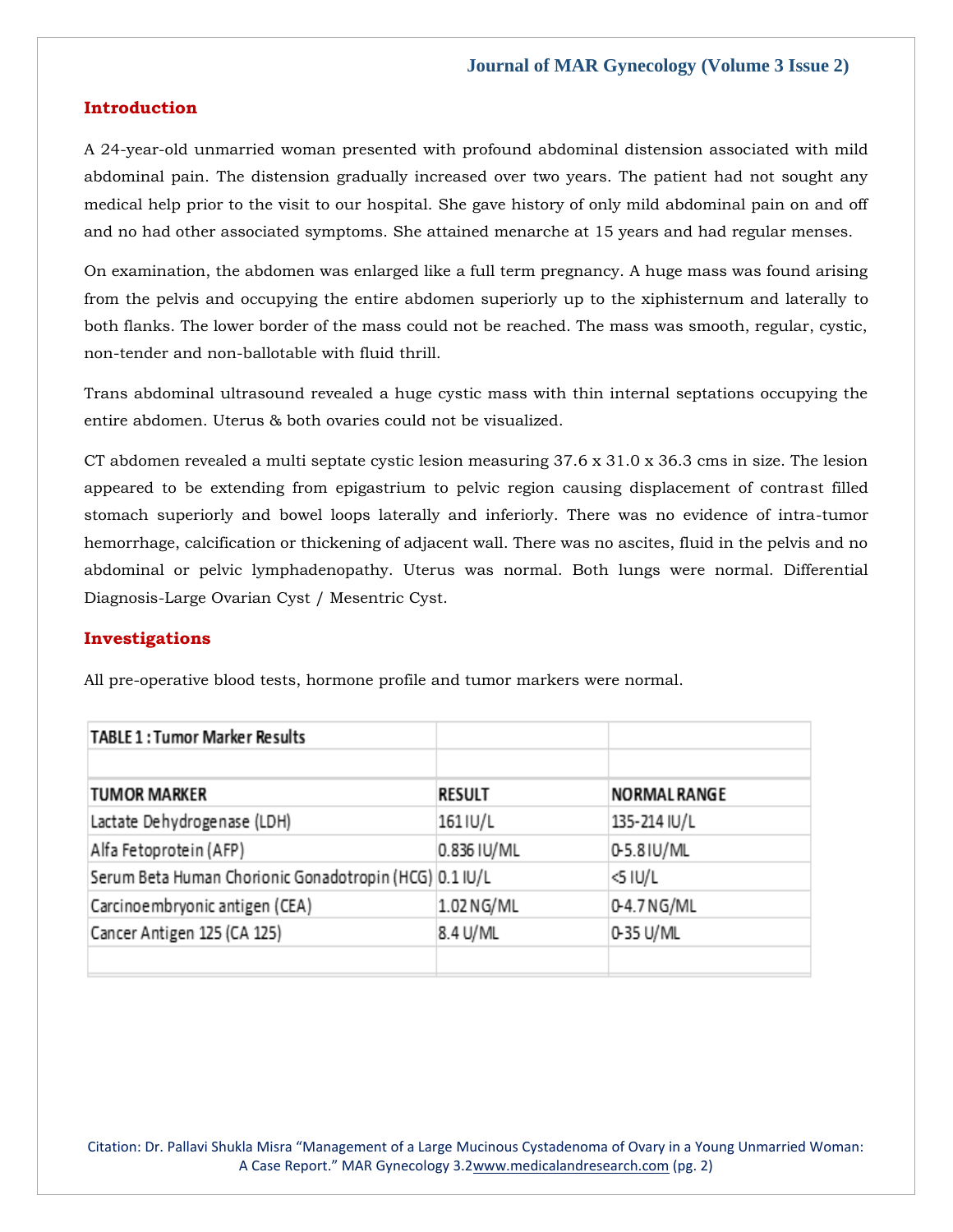#### **Journal of MAR Gynecology (Volume 3 Issue 2)**

After discussion with the multi-disciplinary team including radiologists, surgeons and anesthetists, with a provisional diagnosis of benign cyst and informed consent, the patient posted was for laparotomy.

The abdomen was opened by midline vertical incision and the cyst was identified to be arising from the right ovary. The cyst was smooth with no capsular invasion and was filled with yellowish brown serosanguinous fluid. More than 12 liters of fluid was aspirated to decompress the cyst after which the mass was delivered out of the incision. Left tube and ovary were normal. Right tube was stretched over the cyst and right ovary could not be identified separate from the mass hence, right salpingo-oophorectomy was performed. The patient made an uneventful recovery and was discharged on 4th post-op day. 02 weeks and 06 weeks post-op visits were unremarkable.

The intact cyst weighed grossly 16 kgs as the patient weighed 58 kgs before and 42 kgs after surgery. Post-op, the mass weighed 5.6 kgs, was multi-septate with daughter cysts and contained yellowish brown fluid. The cut section revealed one large cyst with four daughter cysts containing clear to jelly like fluid.

Histopathlogy report revealed a multi-cystic neoplasm lined by single layer of mucinous columnar epithelium with no atypia. The intervening stroma showed fibrosis with hyalinization and no evidence of borderline mucinous tumor, intra-mucosal carcinoma or invasive malignancy. Impression-Low grade mucinous cyst-adenoma of ovary. Fluid cytology was negative for malignancy.



**Image-1**-Supine view of patient's abdomen

Citation: Dr. Pallavi Shukla Misra "Management of a Large Mucinous Cystadenoma of Ovary in a Young Unmarried Woman: A Case Report." MAR Gynecology 3.2[www.medicalandresearch.com](http://www.medicalandresearch.com/) (pg. 3)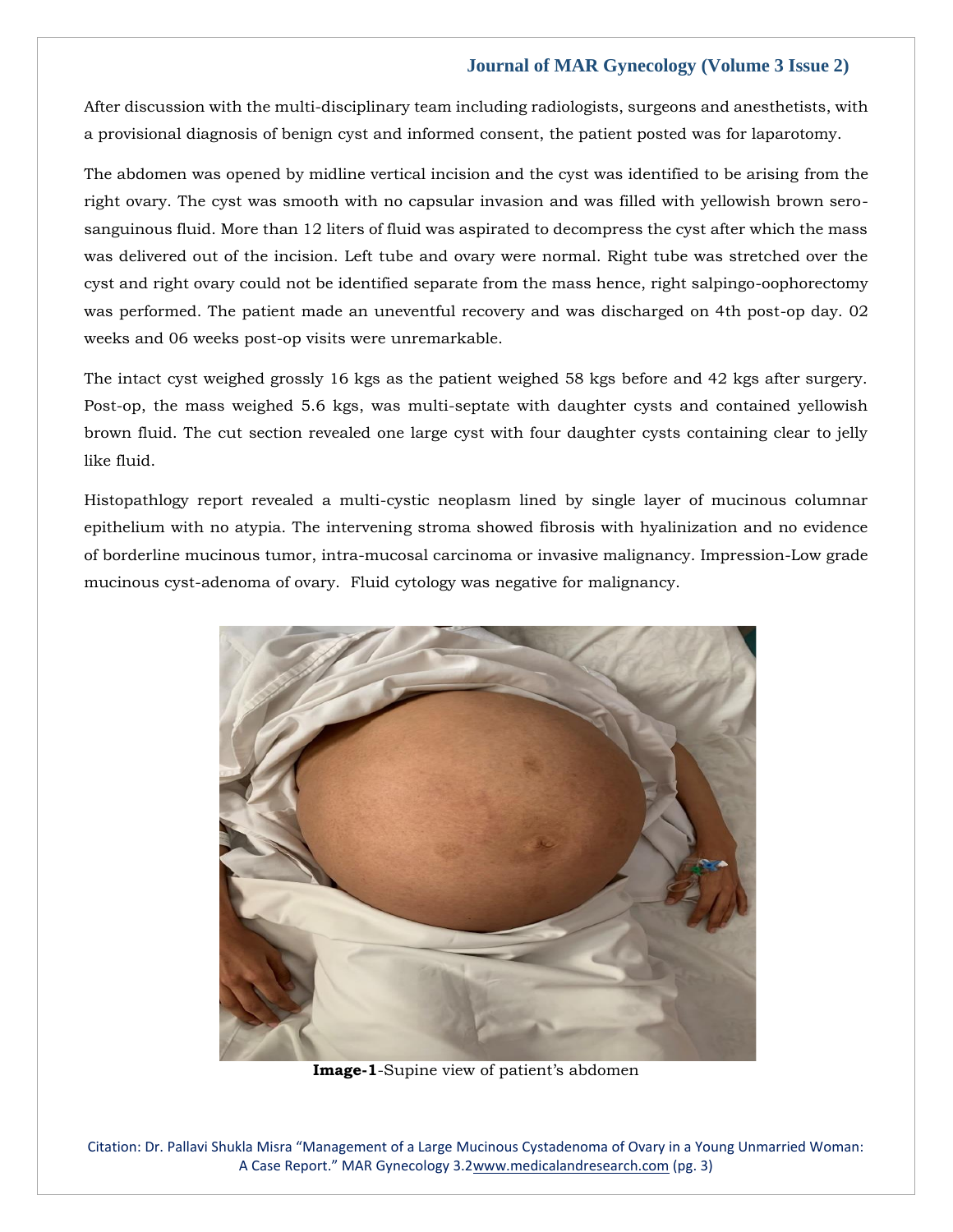### **Journal of MAR Gynecology (Volume 3 Issue 2)**



**Image 2-**CT scan Sagittal View



**Image 3-**Intra-op photo

Citation: Dr. Pallavi Shukla Misra "Management of a Large Mucinous Cystadenoma of Ovary in a Young Unmarried Woman: A Case Report." MAR Gynecology 3.2[www.medicalandresearch.com](http://www.medicalandresearch.com/) (pg. 4)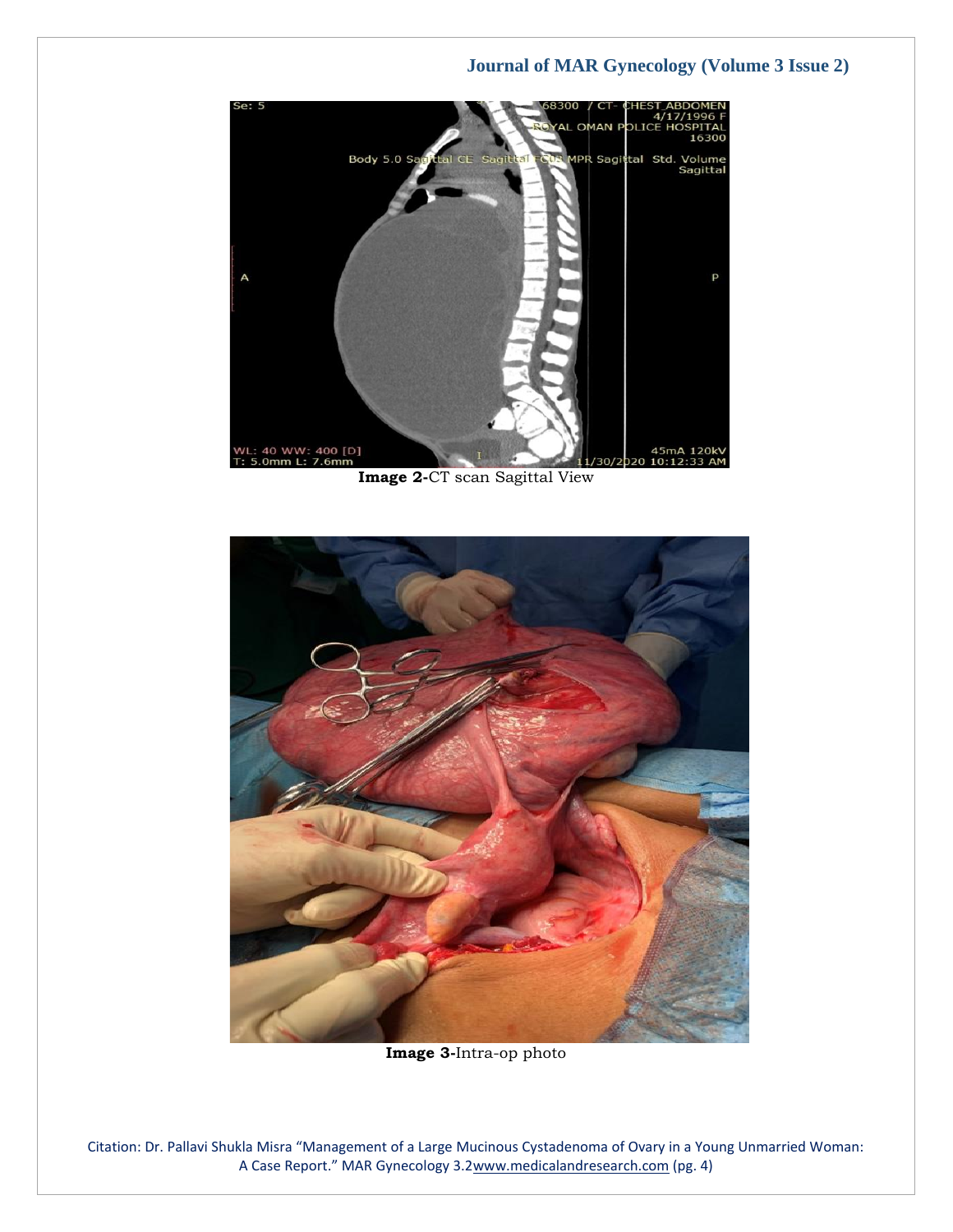#### **Discussion**

Ovarian cystadenomas are common benign epithelial neoplasms having excellent prognosis. The two most frequent types are serous and mucinous cystadenomas. Benign mucinous cystadenomas account for 80% of ovarian mucinous tumors. They occur mainly in the third to sixth decades, but may occur in younger women. [1]. They are unilateral in 95% of the cases and rare among adolescent girls or pregnant women. Mucinous cystadenomas may be associated with Dermoid cysts indicating germ cell origin and with Brenner tumors indicating epithelial origin. [2]. Mucinous cystadenomas consists of cysts of various size, maybe multi-septate with smooth surface and no capsular invasion. Microscopically it consists of columnar epithelium with basal nuclei and mucin contained in the apices. The symptoms associated with large tumors are nonspecific and generally include abdominal and pelvic pain and bloating. [3]. The initial imaging study recommended in the evaluation of adnexal masses is pelvic ultrasound. Transabdominal ultrasound or endo-vaginal ultrasound is the study of choice. [4]. The management of ovarian cystadenomas depends on the symptoms, size and age of the patient. [5]. A conservative approach is sufficient in benign cases. The best treatment is unilateral salpingo-oophorectomy or ovarian cystectomy with the removal of the adnexal mass. [6]. Clinical recurrence is uncommon and reflects either incomplete resection or a new primary tumor. In our case, a unilateral salpingooophorectomy was performed.

**Consent**- A written informed consent was taken from the patient for publication of this case report and its accompanying photos, images and reports.

**Competing interest** -The author does not have any competing interests.

**Author's contribution** -This work was done exclusively by the author and there is no contribution by any other authors.

**Acknowledgement-** My gratitude to the Director of the hospital for all his support and to my all colleagues who were involved during the investigation, work-up and diagnosis of the case. My sincere thanks to Dr, Tinu Philip for her assistance during the surgery. I would also like to acknowledge the support of the medical and paramedical staff at ROP Hospital. My sincere gratitude to the patient for allowing us to publish the case and its pictures. I also declare that I did not receive any financial funding or support from any person or institution.

Citation: Dr. Pallavi Shukla Misra "Management of a Large Mucinous Cystadenoma of Ovary in a Young Unmarried Woman: A Case Report." MAR Gynecology 3.2[www.medicalandresearch.com](http://www.medicalandresearch.com/) (pg. 5)